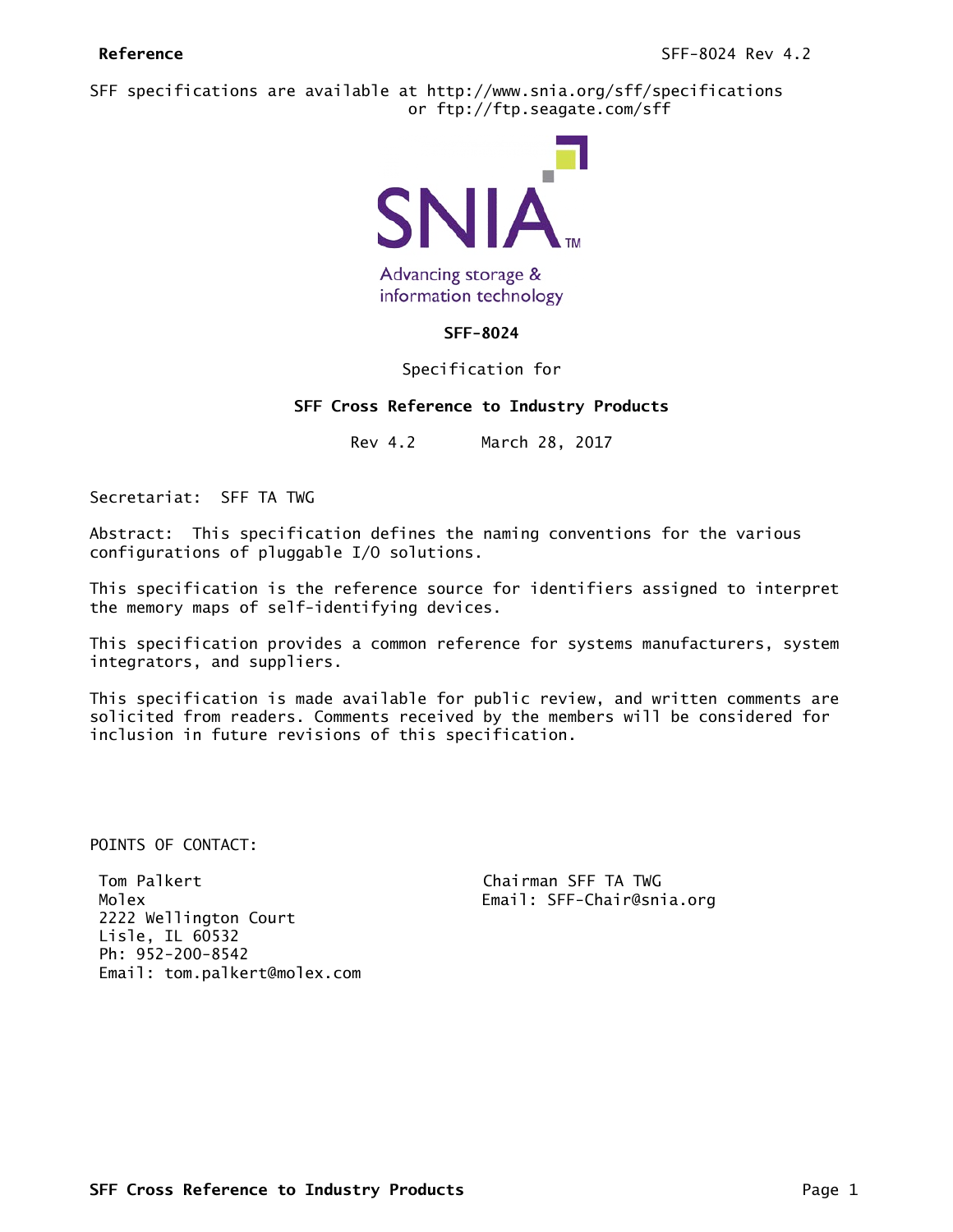The members decided to treat this specification in the style of SFF-8000, and have it maintained by the Chair. Drawing attention to new revisions will be done at the discretion of the Chair.

## **Update History:**

|         | Rev 0.7 - Table 3-1 changed per comments received during ballot                                                                                      |
|---------|------------------------------------------------------------------------------------------------------------------------------------------------------|
|         | - Figure 3-3 example added                                                                                                                           |
| Rev 0.8 | - As requested by Transceiver SSWG, added color to Figure 3-3                                                                                        |
|         | Rev 0.9 - As requested, filled in more cells for SFP+ and CXP.                                                                                       |
|         | Rev 1.0 - Corrected CXP 802.3ba as applicable to SFF-8647                                                                                            |
|         | Rev 1.1 - Removed logo on connectors in Figure 3-1 and Figure 3-2                                                                                    |
|         | Rev 1.2 - Changed '>' to 'and' in Table 3-1                                                                                                          |
|         | - Added master table for Identifier Values as per Transceiver SSWG                                                                                   |
|         | - Added master table for Encoding Values                                                                                                             |
| Rev 1.3 | - Added SFP+ 4 Gb/s to Table 3-1                                                                                                                     |
| Rev 1.4 | - Expanded the Identifier Values table                                                                                                               |
|         | - Added master table for Specification Compliance Codes                                                                                              |
|         | - Added master table for Extended Specification Compliance Codes                                                                                     |
| Rev 1.5 | - Expanded single sentence about SFF-8063 to a paragraph with emphasis                                                                               |
| Rev 1.6 | - Identified superseded specifications in Table 3-1                                                                                                  |
| Rev 1.7 | - Expanded HD to include unshielded and add 24 Gb/s                                                                                                  |
|         | Rev 1.8 - Aligned SFP naming w/QSFP nomenclature                                                                                                     |
|         | Rev 1.9 - Added OBh to the Extended Specification Compliance Codes                                                                                   |
| Rev 2.0 | - Changed SFP Common Management Spec to SFF-8472                                                                                                     |
|         | - Deleted 802.3bj from 28 Gb/s CXP                                                                                                                   |
| Rev 2.1 | - Aligned CXP and HD naming w/QSFP nomenclature                                                                                                      |
| Rev 2.2 | - Replaced duplicated codes 08-0Ah in the Extended Specification                                                                                     |
|         | Compliance Codes                                                                                                                                     |
|         | - Clarified active cable and CWDM4 codes                                                                                                             |
| Rev 2.3 | - Expanded OBh in Identifier Values to include SFP+                                                                                                  |
|         | - Added 13-16h to the Extended Specification Compliance Codes                                                                                        |
|         | - The Encoding Values which were thought to be common between SFF-8472 and                                                                           |
|         | SFF-8636 are not. The table was deleted and restored to SFF-8636.                                                                                    |
|         | - The Specification Compliance Codes are not subject to change. The table                                                                            |
|         | was deleted and restored to SFF-8636.                                                                                                                |
|         | Rev 2.4 - Added 13h to Identifier Values                                                                                                             |
| Rev 2.5 | - Restored the Encoding Values from SFF-8472 and SFF-8636                                                                                            |
|         | - Added Connector Types from SFF-8472 and SFF-8636                                                                                                   |
|         | - Added 07h to Encoding Values                                                                                                                       |
|         | - Added ODh and 24h to Connector Types                                                                                                               |
|         | - Split Table 3-1 Integrated Pluggable Solution specifications which were                                                                            |
|         | referenced by another Integrated Pluggable Solution: o SFF-8084                                                                                      |
|         | reference changed to SFF-8071                                                                                                                        |
|         | o SFF-8431 reference changed to SFF-8419                                                                                                             |
|         | o SFF-8643 reference changed to SFF-8613                                                                                                             |
|         | o SFF-8644 reference changed to SFF-8614                                                                                                             |
|         | o SFF-8647 reference changed to SFF-8617                                                                                                             |
|         | Rev 2.6 - Added note in 4.1 about overlap with CFP MSA codes                                                                                         |
|         | - Removed IEEE references from CXP rows                                                                                                              |
|         | Rev 2.7 - Added 14-15h Fanouts to Identifier Values                                                                                                  |
|         | Rev 2.8 - Added specification numbers for QSFPx management                                                                                           |
|         | - Added SFF-8418 to Table 3-1                                                                                                                        |
|         | Rev 2.9 - Added 16h 10GBASE-T with SFI electrical interface to Extended                                                                              |
|         | Specification Compliance Codes                                                                                                                       |
|         | Rev 3.0 - Added 17h QSFP28 100G CLR4 to Extended Specification Compliance Codes<br>Rev 3.1 - Renamed Table 3-1 and added Table 3-2 Device Connectors |
|         | Rev 3.2 - Renamed Mini-SAS HD as Mini Multilane HD in Figure 3-2                                                                                     |
|         | - Updated Identifier Values with backward compatible cables and modules                                                                              |
|         |                                                                                                                                                      |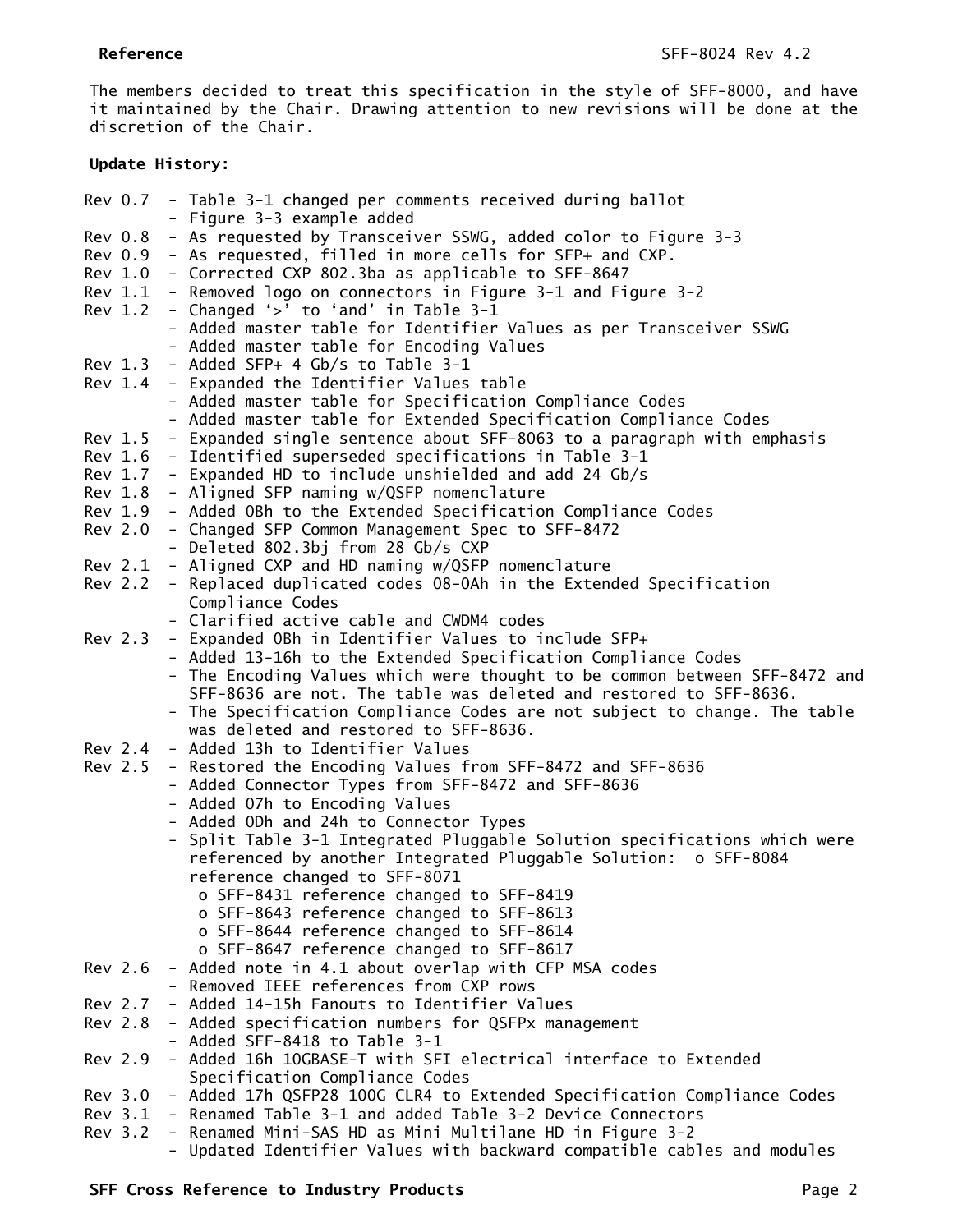- Added 25G Ethernet and AOC, ACC equivalents to Extended Specification Compliance Codes
- Rev 3.3 Added Extended SCC 17h microQSFP
- Rev 3.4 Added Extended SCC 1Ah 2 lambda DWDM 100G
- Added Encoding Value 08h PAM4
- Rev 3.5 Replaced Table 3-2
- Rev 3.6 Removed reference to SFF-8436 for Extended Compliance Codes in 4
- Rev 3.7 Corrected entries for CWDM4
- Rev 3.8 Added 25GBASE to 03h and 04h 100GBASE
- Rev 3.9 Changed 1Ah acronym to 100GE-DWDM2 and added description
- Rev 4.0 Added new codes 1Bh-20h in Extended compliance codes Table 4-4
- Rev 4.2 Added new code 21h (100G PAM4 BiDi)in Extended compliance code Table 4-4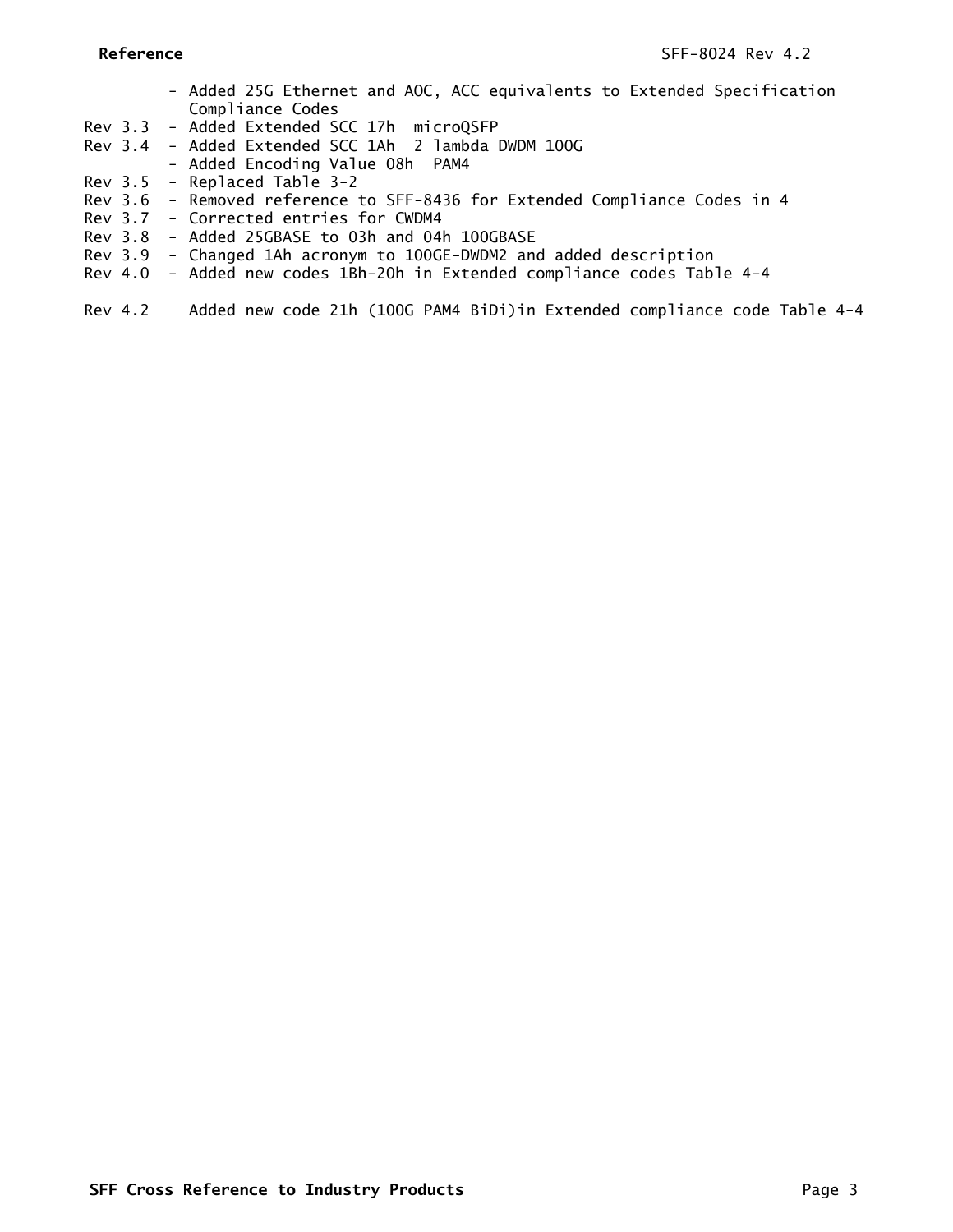## **Foreword**

The development work on this specification was done by the SNIA SFF TWG, an industry group. Since its formation as the SFF Committee in August 1990, the membership has included a mix of companies which are leaders across the industry.

When 2 1/2" diameter disk drives were introduced, there was no commonality on external dimensions e.g. physical size, mounting locations, connector type, connector location, between vendors. The SFF Committee provided a forum for system integrators and vendors to define the form factor of disk drives.

During their definition, other activities were suggested because participants in SFF faced more challenges than the form factors. In November 1992, the charter was expanded to address any issues of general interest and concern to the storage industry. The SFF Committee became a forum for resolving industry issues that are either not addressed by the standards process or need an immediate solution.

In July 2016, the SFF Committee transitioned to SNIA (Storage Networking Industry Association), as a TA (Technology Affiliate) TWG (Technical Work Group).

The Members' support of a specification is identified on the second page of each specification. Industry consensus is not a requirement to publish a specification because it is recognized that in an emerging product area, there is room for more than one approach. By making the documentation on competing proposals available, an integrator can examine the alternatives available and select the product that is felt to be most suitable.

SFF meets during the T10 (see www.t10.org) and T11 (see www.t11.org) weeks, and SSWGs (Specific Subject Working Groups) are held at the convenience of the participants. Material presented to SFF becomes public domain, and there are no restrictions on the open mailing of the presented material by Members.

Many of the specifications developed by SFF have either been incorporated into standards or adopted as standards by ANSI, EIA, JEDEC and SAE.

For those who wish to participate in the activities of the SFF TWG, the signup for membership can be found at: http://www.snia.org/sff/join

The complete list of specifications which have been completed or are currently being worked on by SFF can be found at: http://www.snia.org/sff/specifications/SFF-8000.TXT

If you wish to know more about the SFF TWG, the principles which guide the activities can be found at: http://www.snia.org/sff/specifications/SFF-8032.PDF

Suggestions for improvement of this specification will be welcome, they should be submitted to:

http://www.snia.org/feedback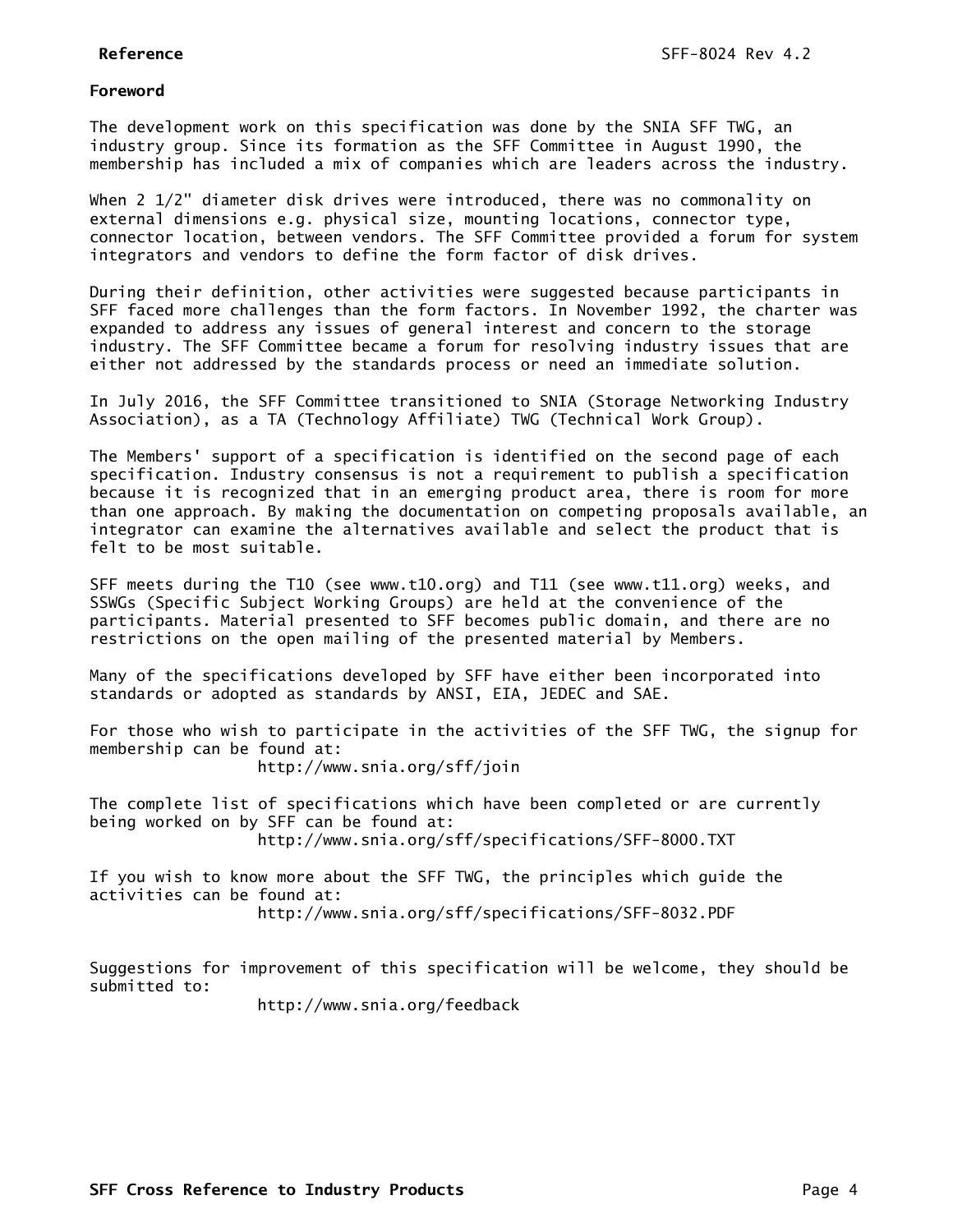**CONTENTS**

| $\mathbf{1}$   | Scope<br>1.1<br>1.2 | Copyright<br>Disclaimer                                                                                                                                              | $\boldsymbol{6}$<br>$\boldsymbol{6}$<br>$\boldsymbol{6}$            |
|----------------|---------------------|----------------------------------------------------------------------------------------------------------------------------------------------------------------------|---------------------------------------------------------------------|
| $\overline{2}$ | References<br>2.1   | Industry Documents<br>2.2 Sources<br>2.3 Conventions<br>2.4 Glossary                                                                                                 | $\boldsymbol{6}$<br>$\begin{array}{c} 6 \\ 7 \\ 7 \end{array}$<br>8 |
| $\overline{3}$ |                     | General Description                                                                                                                                                  | 9                                                                   |
| 4              | 4.1                 | Transceiver or Cable Management<br>Transceiver References<br>4.2 Encoding References<br>4.3 Connector References<br>4.4 Extended Specification Compliance References | 12<br>13<br>14<br>14<br>15                                          |
|                |                     | <b>FIGURES</b>                                                                                                                                                       |                                                                     |
|                |                     | Figure 3-1 Single Card Configurations<br>Figure 3-2 Dual Card Configurations<br>Figure 3-3 Example of SFF-8436 QSFP+ restructuring                                   | 10<br>10<br>11                                                      |
|                |                     | <b>TABLES</b>                                                                                                                                                        |                                                                     |
|                |                     | Table 3-1 Pluggable Connectors<br>Table 3-2 Device Connectors<br>Table 4-1 Identifier Values<br>Table 4-2 Encoding Values                                            | 9<br>10<br>13<br>14<br>14                                           |
|                |                     | Table 4-3 Connector Types                                                                                                                                            |                                                                     |

[Table 4-4 Extended Specification Compliance Codes](#page-14-1) 15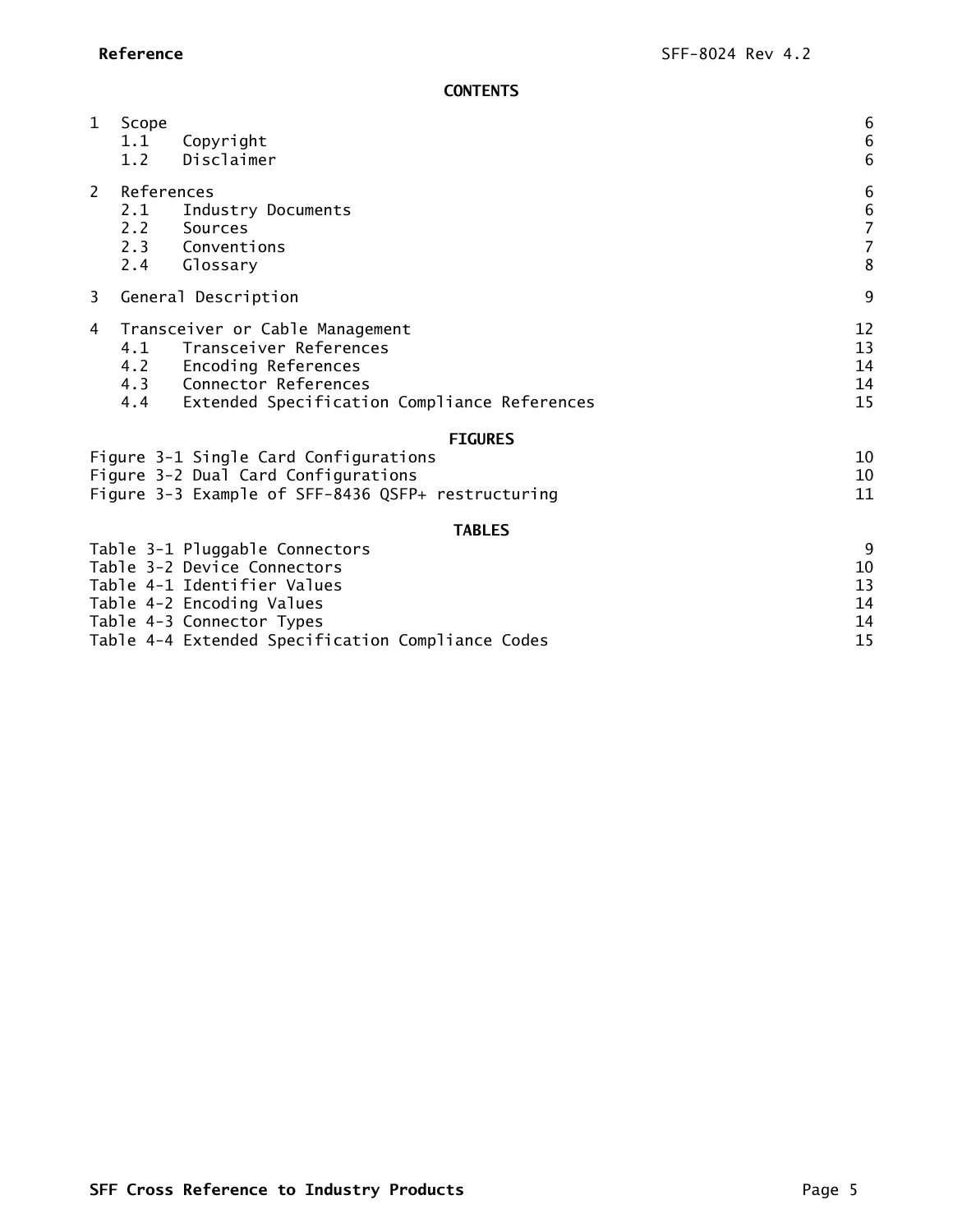# <span id="page-5-0"></span>**1 Scope**

This specification provides a cross reference between the industry use of terms to describe pluggable solutions and the SFF specifications which define them.

# <span id="page-5-1"></span>**1.1 Copyright**

The SNIA hereby grants permission for individuals to use this document for personal use only, and for corporations and other business entities to use this document for internal use only (including internal copying, distribution, and display) provided that:

- 1. Any text, diagram, chart, table or definition reproduced shall be reproduced in its entirety with no alteration, and,
- 2. Any document, printed or electronic, in which material from this document (or any portion hereof) is reproduced shall acknowledge the SNIA copyright on that material, and shall credit the SNIA for granting permission for its reuse.

Other than as explicitly provided above, there may be no commercial use of this document, or sale of any part, or this entire document, or distribution of this document to third parties. All rights not explicitly granted are expressly reserved to SNIA.

Permission to use this document for purposes other than those enumerated (Exception) above may be requested by e-mailing copyright\_request@snia.org. Please include the identity of the requesting individual and/or company and a brief description of the purpose, nature, and scope of the requested use. Permission for the Exception shall not be unreasonably withheld. It can be assumed permission is granted if the Exception request is not acknowledged within ten (10) business days of SNIA's receipt. Any denial of permission for the Exception shall include an explanation of such refusal.

# <span id="page-5-2"></span>**1.2 Disclaimer**

The information contained in this publication is subject to change without notice. The SNIA makes no warranty of any kind with regard to this specification, including, but not limited to, the implied warranties of merchantability and fitness for a particular purpose. The SNIA shall not be liable for errors contained herein or for incidental or consequential damages in connection with the furnishing, performance, or use of this specification.

Suggestions for revisions should be directed to http://www.snia.org/feedback/

# <span id="page-5-3"></span>**2 References**

# <span id="page-5-4"></span>**2.1 Industry Documents**

| - IBTA EDR | InfiniBand Enhanced Data Rate |  |  |
|------------|-------------------------------|--|--|
|            |                               |  |  |

- IBTA FDR InfiniBand Fourteen Data Rate
- IBTA QDR InfiniBand Quad Data Rate

- INCITS 417 SAS-1.1 (Serial Attached SCSI - 1.1)

- INCITS 457 SAS-2 (Serial Attached SCSI 2) - INCITS 478 SAS-2.1 (Serial Attached SCSI - 2.1)
- INCITS 519 SAS-3 (Serial Attached SCSI 3)
- INCITS 534 SAS-4 (Serial Attached SCSI 4)
- SFF-8071 SFP+ 1X 0.8mm Card Edge Connector
- 
- INF-8077 XFP 1X 10 Gb/s Pluggable Module<br>- SFF-8081 SFP+ 1X 16 Gb/s Pluggable Trans SFP+ 1X 16 Gb/s Pluggable Transceiver Solution (SFP16)
- SFF-8083 SFP+ 1X 10 Gb/s Pluggable Transceiver Solution (SFP10)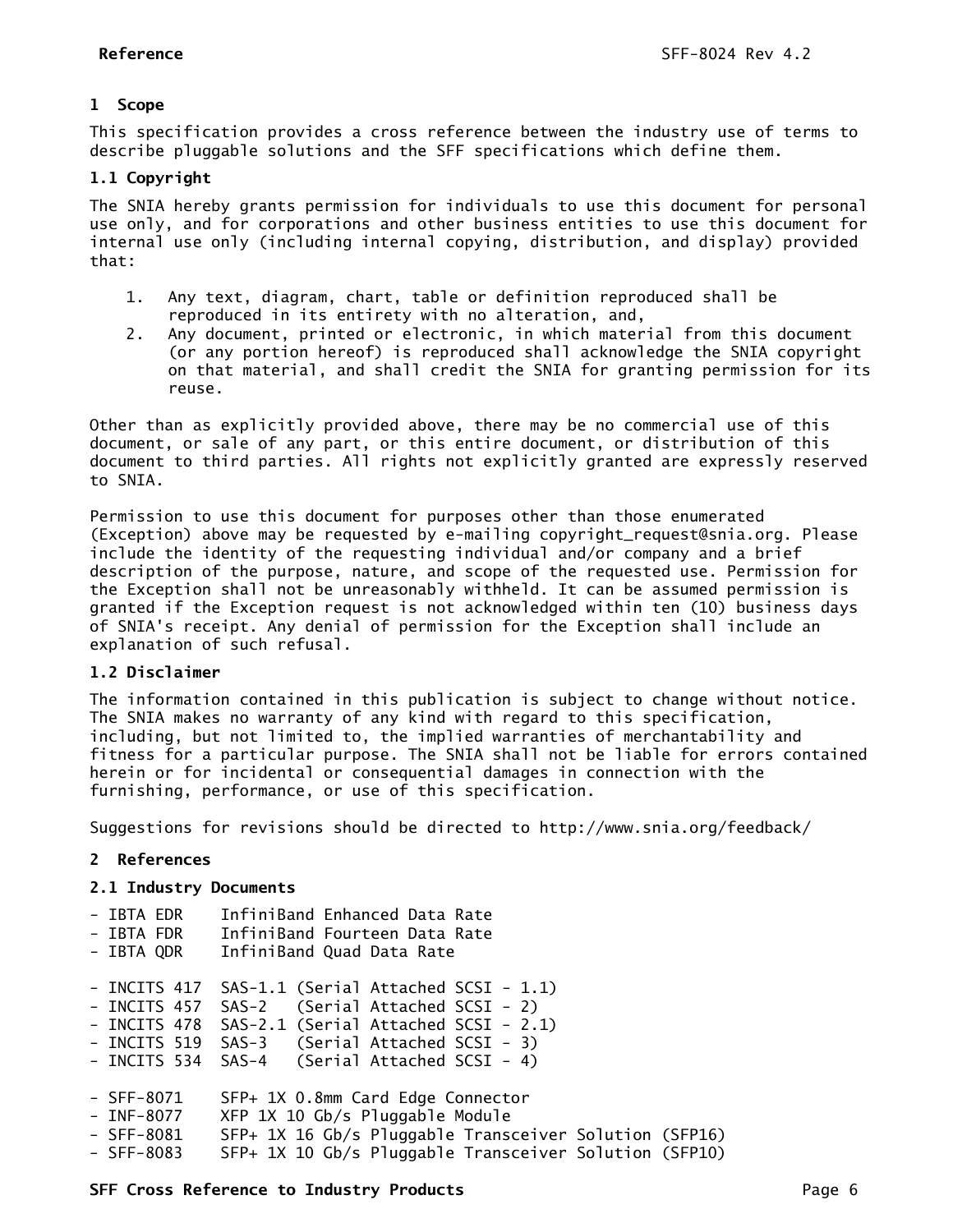| $-$ SFF-8084 | SFP+ 1X 4 Gb/s Pluggable Transceiver Solution                |
|--------------|--------------------------------------------------------------|
| $-$ SFF-8402 | SFP+ 1X 28 Gb/s Pluggable Transceiver Solution (SFP28)       |
| $-$ SFF-8418 | SFP+ 10 Gb/s Electrical Interface                            |
| $-$ SFF-8419 | SFP+ Power and Low Speed Interface                           |
| $-$ SFF-8432 | SFP+ Module and Cage                                         |
| $-$ SFF-8433 | SFP+ Ganged Cage                                             |
| $-$ SFF-8436 | QSFP+ 4X 10 Gb/s Pluggable Transceiver                       |
| $-$ INF-8438 | QSFP 4X 4 Gb/s Transceiver (Quad SFP)                        |
| $-$ SFF-8449 | Management Interface for SAS Shielded Cables                 |
| $-$ SFF-8472 | Management Interface for SFP+                                |
| $-$ SFF-8482 | Serial Attachment 2X Unshielded Connector                    |
| $-$ SFF-8613 | Mini Multilane 4/8X Unshielded Connector (HDun)              |
| $-$ SFF-8614 | Mini Multilane 4/8X Shielded Cage/Connector (HDsh)           |
| $-$ SFF-8617 | Mini Multilane 12X Shielded Cage/Connector (CXP)             |
| $-$ SFF-8630 | Serial Attachment 4X 12 Gb/s Unshielded Connector            |
| $-$ SFF-8635 | QSFP+ 4X 10 Gb/s Pluggable Transceiver Solution (QSFP10)     |
| $-$ SFF-8636 | Management Interface for Cabled Environments                 |
| - SFF-8639   | Multifunction 6X Unshielded Connector                        |
| $-$ SFF-8640 | Serial Attachment 4X 24 Gb/s Unshielded Connector            |
| $-$ SFF-8642 | Mini Multilane 12X 10 Gb/s Shielded Connector (CXP10)        |
| $-$ SFF-8643 | Mini Multilane 4/8X 12 Gb/s Unshielded Connector (HD12un)    |
| $-$ SFF-8644 | Mini Multilane 4/8X 12 Gb/s Shielded Cage/Connector (HD12sh) |
| $-$ SFF-8647 | Mini Multilane 12X 14 Gb/s Shielded Cage/Connector (CXP14)   |
| $-$ SFF-8648 | Mini Multilane 12X 28 Gb/s Shielded Cage/Connector (CXP28)   |
| $-$ SFF-8661 | QSFP+ 4X Pluggable Module                                    |
| $-$ SFF-8662 | QSFP+ 4X Connector (Style A)                                 |
| $-$ SFF-8663 | QSFP+ Cage (Style A)                                         |
| $-$ SFF-8665 | QSFP+ 4X 28 Gb/s Pluggable Transceiver Solution (QSFP28)     |
| $-$ SFF-8672 | QSFP+ 4X Connector (Style B)                                 |
| $-$ SFF-8673 | Mini Multilane 4/8X 24 Gb/s Unshielded Connector (HD24un)    |
| $-$ SFF-8674 | Mini Multilane 4/8X 24 Gb/s Shielded Cage/Connector (HD24sh) |
| $-$ SFF-8678 | Serial Attachment 2X 6 Gb/s Unshielded Connector             |
| - SFF-8679   | QSFP+ 4X Base Electrical Specification                       |
| $-$ SFF-8680 | Serial Attachment 2X 12 Gb/s Unshielded Connector            |
| $-$ SFF-8681 | Serial Attachment 2X 24 Gb/s Unshielded Connector            |
| $-$ SFF-8682 | QSFP+ 4X Connector                                           |
| $-$ SFF-8683 | QSFP+ Cage                                                   |
| - SFF-8685   | QSFP+ 4X 14 Gb/s Pluggable Transceiver Solution (QSFP14)     |

## <span id="page-6-0"></span>**2.2 Sources**

There are several projects active within the SFF TWG. The complete list of specifications which have been completed or are still being worked on are listed in http://www.snia.org/sff/specifications/SFF-8000.TXT

Copies of ANSI standards may be purchased from the InterNational Committee for Information Technology Standards [\(http://www.techstreet.com/incitsgate.tmpl\)](http://www.techstreet.com/incitsgate.tmpl).

# <span id="page-6-1"></span>**2.3 Conventions**

The dimensioning conventions are described in ANSI-Y14.5M, Geometric Dimensioning and Tolerancing. All dimensions are in millimeters.

The ISO convention of numbering is used i.e., the thousands and higher multiples are separated by a space and a period is used as the decimal point. This is equivalent to the English/American convention of a comma and a period.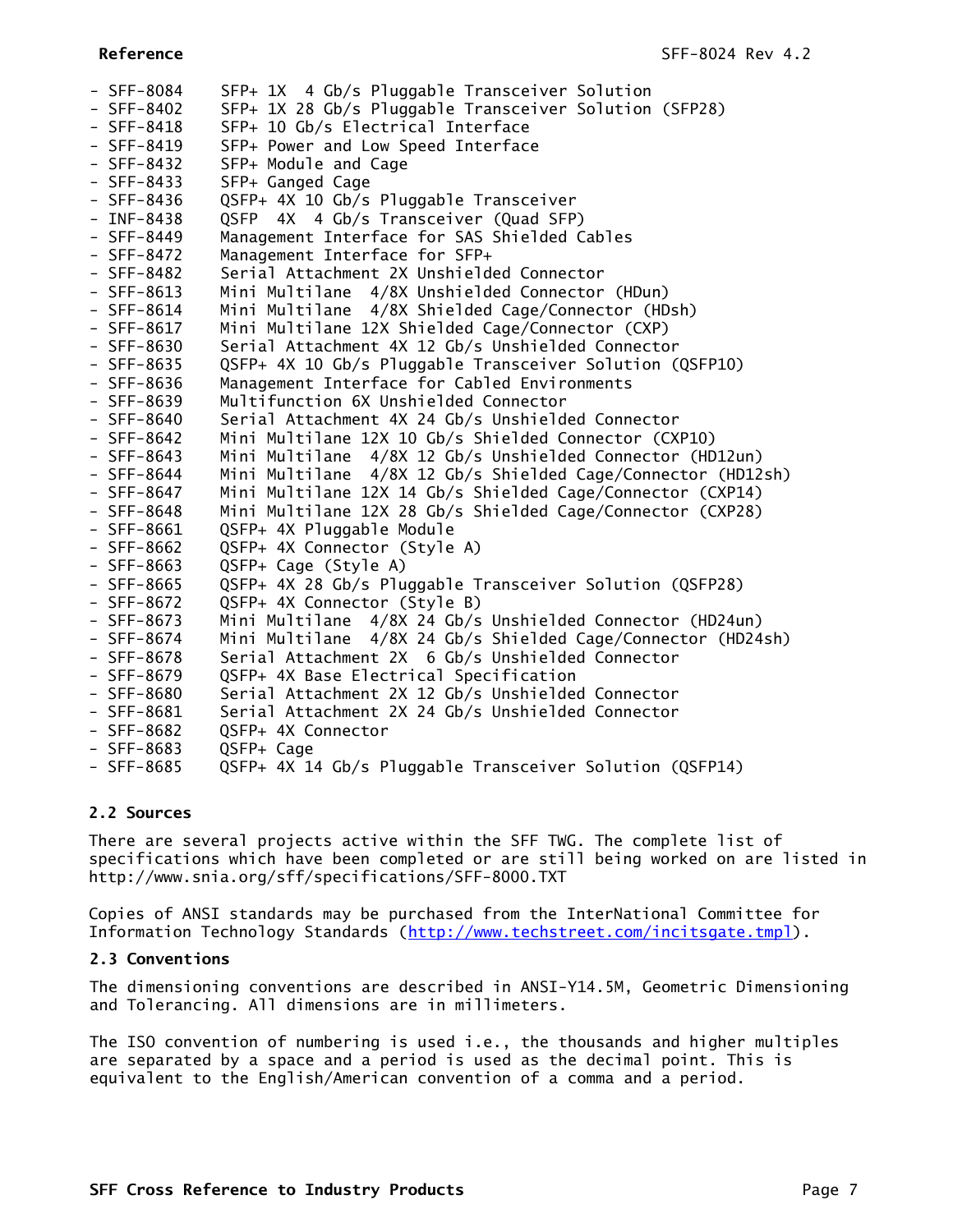| American    | French      | <b>ISO</b>  |
|-------------|-------------|-------------|
| 0.6         | 0.6         | 0.6         |
| 1,000       | 1 000       | 1 000       |
| 1,323,462.9 | 1 323 462,9 | 1 323 462.9 |

# <span id="page-7-0"></span>**2.4 Glossary**

**Fanout Cable:** A single connector cable assembly which splits into a number of connectors at the other end.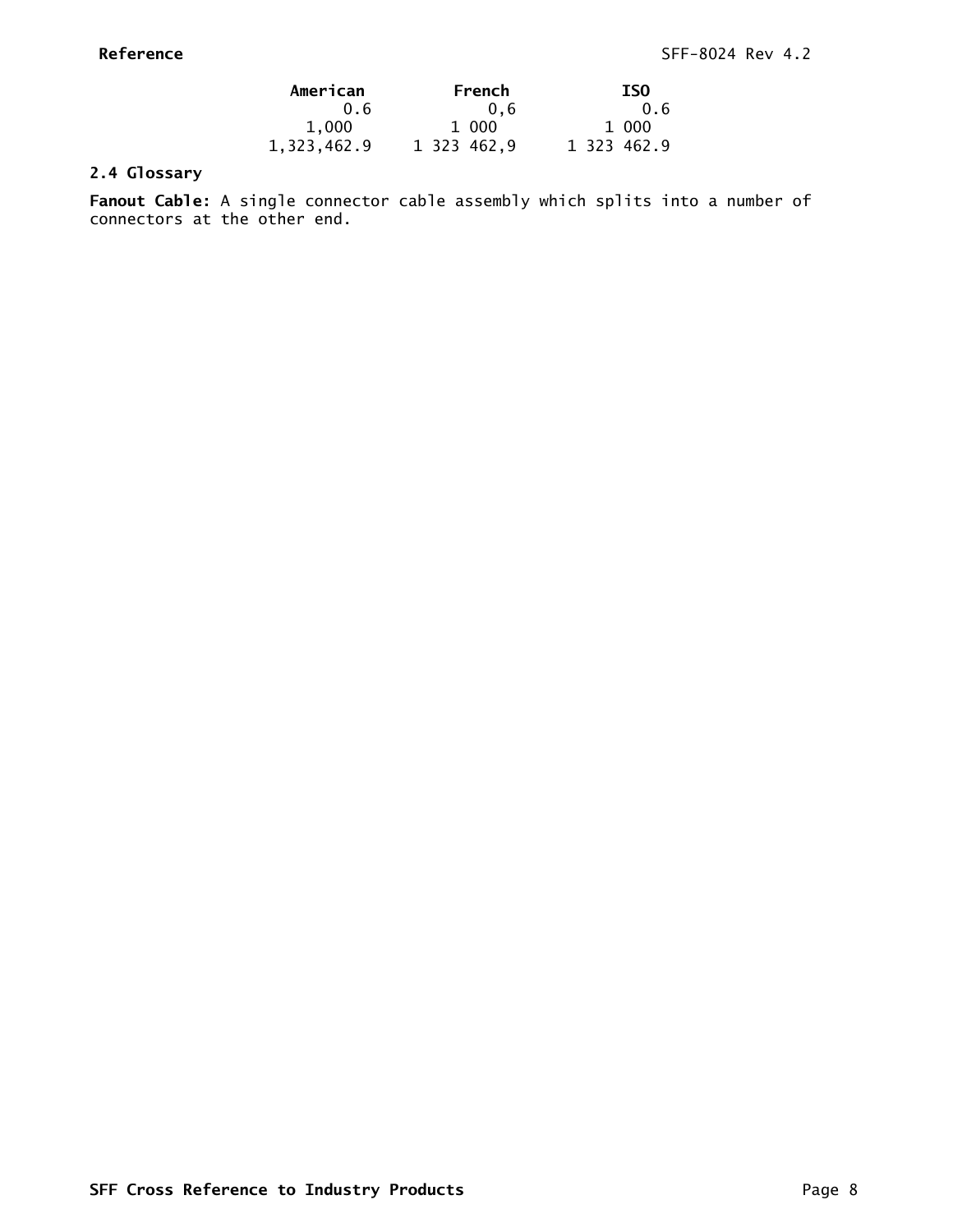$\overline{\phantom{0}}$ 

# <span id="page-8-0"></span>**3 General Description**

This specification provides a tabular representation of pluggable I/O configurations along with the naming conventions that are used. The relationship between industry brand names or general usage and the SFF Specifications which define them is not obvious in many cases.

<span id="page-8-1"></span>

| Popular<br>Name   | Integrated<br>Pluggable<br>Solution | Per<br>Lane<br>Data<br>Rate<br>Gb/s | <b>Low Speed</b><br>and General<br>Electrical<br>Spec | Common<br>Manage-<br>ment<br>Spec | Application<br>Specific<br>Manage-<br>ment<br>Spec | Single Card<br>Module/<br>Plug<br>Formfactor      | Single<br>Card<br>Single<br><b>SMT</b><br>Connector               | Single<br>Card<br>Single<br>Cage                                         | Single<br>Card<br>Ganged<br>Cage |
|-------------------|-------------------------------------|-------------------------------------|-------------------------------------------------------|-----------------------------------|----------------------------------------------------|---------------------------------------------------|-------------------------------------------------------------------|--------------------------------------------------------------------------|----------------------------------|
| <b>SFP</b>        | <b>MSA</b>                          | 1                                   | <b>INF-8074</b>                                       |                                   |                                                    |                                                   |                                                                   | Superseded by SFP10, SFP16 et al                                         |                                  |
| SFP+              | <b>SFF-8084</b>                     | $\overline{4}$                      | <b>SFF-8419</b><br><b>SFF-8418</b>                    | <b>SFF-8472</b>                   | n/a                                                | <b>SFF-8432</b>                                   | <b>SFF-8071</b>                                                   | <b>SFF-8432</b>                                                          | <b>SFF-8433</b>                  |
| <b>SFP10</b>      | <b>SFF-8083</b>                     | 10                                  | <b>SFF-8419</b><br><b>SFF-8418</b>                    | <b>SFF-8472</b>                   | n/a                                                | <b>SFF-8432</b>                                   | <b>SFF-8071</b>                                                   | <b>SFF-8432</b>                                                          | <b>SFF-8433</b>                  |
| SFP <sub>16</sub> | <b>SFF-8081</b>                     | 16                                  | <b>SFF-8419</b>                                       | <b>SFF-8472</b>                   | n/a                                                | <b>SFF-8432</b>                                   | <b>SFF-8071</b>                                                   | <b>SFF-8432</b>                                                          | <b>SFF-8433</b>                  |
| SFP <sub>28</sub> | <b>SFF-8402</b>                     | 28                                  | <b>SFF-8419</b>                                       | <b>SFF-8472</b>                   | n/a                                                | <b>SFF-8432</b>                                   | <b>SFF-8071</b>                                                   | <b>SFF-8432</b>                                                          | <b>SFF-8433</b>                  |
|                   |                                     |                                     |                                                       |                                   |                                                    |                                                   |                                                                   |                                                                          |                                  |
| <b>XFP</b>        | <b>MSA</b>                          | 10                                  | <b>INF-8077</b>                                       |                                   |                                                    |                                                   |                                                                   |                                                                          |                                  |
|                   |                                     |                                     |                                                       |                                   |                                                    |                                                   |                                                                   |                                                                          |                                  |
| <b>QSFP</b>       | <b>MSA</b>                          | 4                                   | <b>INF-8438</b>                                       |                                   | Superseded by QSFP10, QSFP 14 et al                |                                                   |                                                                   |                                                                          |                                  |
| QSFP+             | SFF-8436                            | 10                                  | <b>SFF-8436</b>                                       |                                   |                                                    |                                                   | Superseded by QSFP10, QSFP 14 et al                               |                                                                          |                                  |
| QSFP10            | SFF-8635                            | 10                                  | <b>SFF-8679</b>                                       | SFF-8636                          | n/a                                                | <b>SFF-8661</b>                                   | <b>SFF-8682</b>                                                   | <b>SFF-8683</b>                                                          |                                  |
| QSFP14            | <b>SFF-8685</b>                     | 14                                  | SFF-8679                                              | SFF-8636                          | n/a                                                | <b>SFF-8661</b>                                   | SFF-8682                                                          | SFF-8683                                                                 |                                  |
| QSFP28            | SFF-8665                            | 28                                  | <b>SFF-8679</b>                                       | SFF-8636                          | n/a                                                | SFF-8662<br>SFF-8661                              |                                                                   | and SFF-8663                                                             | (Style A)<br>(Style B)           |
|                   |                                     |                                     |                                                       |                                   |                                                    |                                                   | SFF-8672                                                          | and SFF-8683                                                             |                                  |
|                   |                                     |                                     |                                                       |                                   |                                                    | <b>Dual Card</b><br>Module/<br>Plug<br>Formfactor | <b>Dual Card</b><br>Integrated<br>Single PF<br>Card/<br>Connector | <b>Dual Card</b><br>Integrated<br><b>Ganged PF</b><br>Cage/<br>Connector |                                  |
| CXP <sub>10</sub> | EIA-965/<br><b>SFF-8642</b>         | 10                                  | <b>IBTA QDR</b>                                       |                                   |                                                    | EIA-965/<br><b>SFF-8642</b>                       | EIA-965/<br><b>SFF-8642</b>                                       | EIA-965/<br><b>SFF-8642</b>                                              |                                  |
| CXP14             | <b>SFF-8647</b>                     | 14                                  | <b>IBTA FDR</b>                                       |                                   |                                                    | <b>SFF-8617</b>                                   | <b>SFF-8617</b>                                                   | <b>SFF-8617</b>                                                          |                                  |
| CXP28             | <b>SFF-8648</b>                     | 28                                  | <b>IBTA EDR</b>                                       |                                   |                                                    | <b>SFF-8617</b>                                   | <b>SFF-8617</b>                                                   | <b>SFF-8617</b>                                                          |                                  |
|                   |                                     |                                     |                                                       |                                   |                                                    |                                                   |                                                                   |                                                                          |                                  |
| HD12un            | <b>SFF-8643</b>                     | 12                                  | SAS 2.1/3                                             | <b>SFF-8636</b>                   | <b>SFF-8449</b>                                    | <b>SFF-8613</b>                                   | <b>SFF-8613</b>                                                   | <b>SFF-8613</b>                                                          |                                  |
| HD12sh            | <b>SFF-8644</b>                     | 12                                  | <b>SAS 2.1/3</b>                                      | <b>SFF-8636</b>                   | <b>SFF-8449</b>                                    | <b>SFF-8614</b>                                   | <b>SFF-8614</b>                                                   | <b>SFF-8614</b>                                                          |                                  |
| HD24un            | <b>SFF-8673</b>                     | 24                                  | SAS <sub>4</sub>                                      | <b>SFF-8636</b>                   | <b>SFF-8449</b>                                    | <b>SFF-8613</b>                                   | <b>SFF-8613</b>                                                   | <b>SFF-8613</b>                                                          |                                  |
| HD24sh            | <b>SFF-8674</b>                     | 24                                  | SAS <sub>4</sub>                                      | <b>SFF-8636</b>                   | <b>SFF-8449</b>                                    | <b>SFF-8614</b>                                   | <b>SFF-8614</b>                                                   | <b>SFF-8614</b>                                                          |                                  |

**TABLE 3-1 PLUGGABLE CONNECTORS**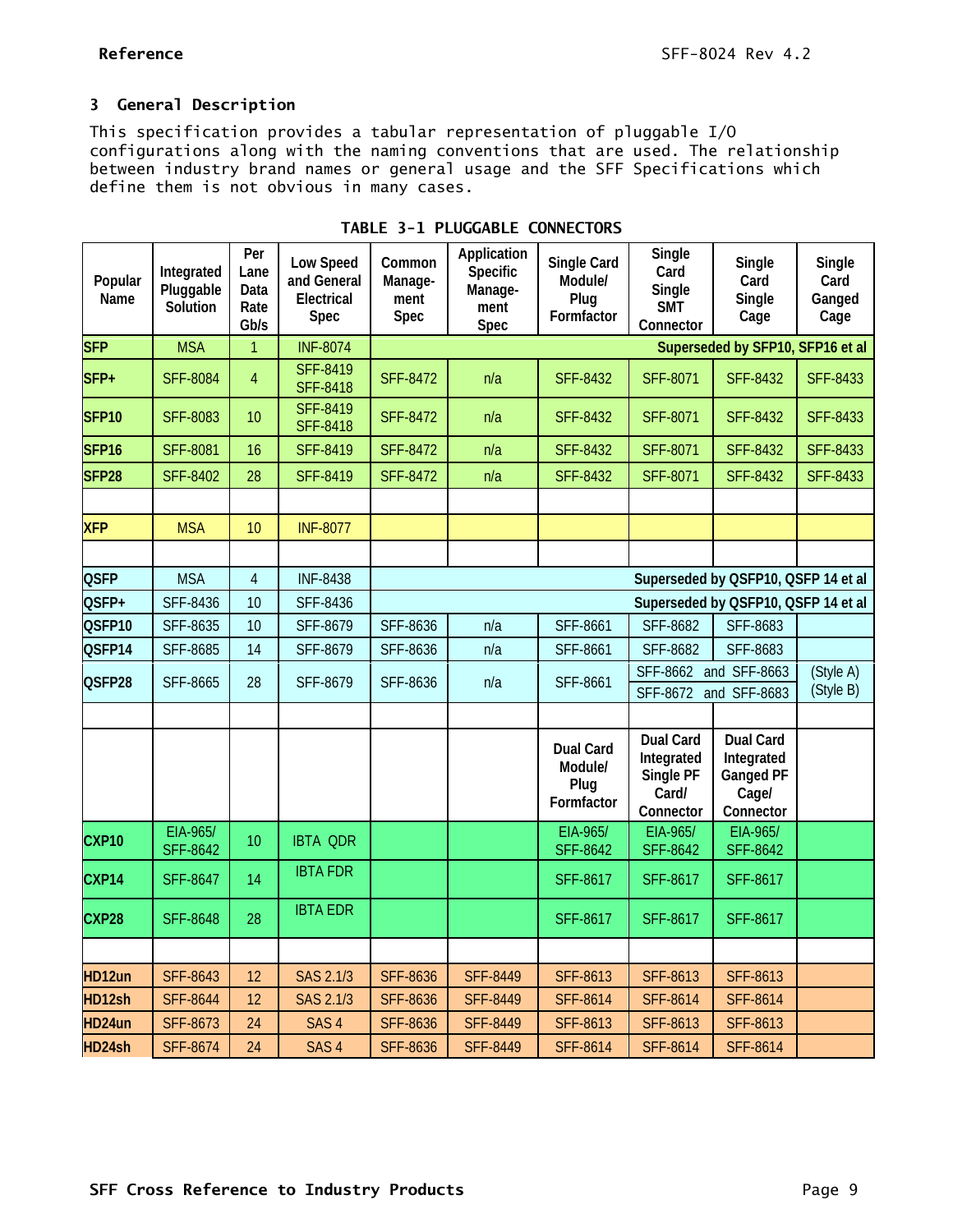<span id="page-9-2"></span>

|                 | Connector       | <b>Application</b> | Lane Data<br>Rate Gb/s | # of<br>ports  | Single Or<br>Dual Side<br><b>SMT</b><br><b>Foot Print</b> | Common<br><b>Management</b><br><b>Spec</b> | Application/<br>Specific<br>Managerhent<br>Sp <sub>ec</sub> | Connector<br>Mechanical<br>Spec |                 |
|-----------------|-----------------|--------------------|------------------------|----------------|-----------------------------------------------------------|--------------------------------------------|-------------------------------------------------------------|---------------------------------|-----------------|
| <b>SFF-8482</b> | SFF-8678        | <b>SAS 1.1</b>     |                        | $+$ or 2       | Single                                                    | SFF-8636                                   | $SFF - 8449$                                                | <b>SFF-8482</b>                 |                 |
|                 | <b>SFF-8680</b> | SAS-2              | 6                      |                | Single                                                    | <b>SFF-8636</b>                            | $\S$ FF-8449                                                | <b>SFF-8482</b>                 |                 |
|                 | <b>SFF-8680</b> | SAS-3              | 12                     | $\overline{2}$ | Single                                                    | SFF-8636                                   | <b>SFF-8449</b>                                             | <b>SFF-8482</b>                 |                 |
| <b>SFF-8482</b> | SFF-8681        | SAS-4              | 24                     | $\overline{2}$ | Single                                                    | SFF-8636                                   | <b>SFF-8449</b>                                             | <b>SFF-8482</b>                 |                 |
|                 |                 |                    |                        |                |                                                           |                                            |                                                             |                                 |                 |
|                 | SFF-8630        | SAS-3              | 12                     | 4              | Dual                                                      | SFF-8636                                   | SFF-8449                                                    | SFF-8639                        | <b>SFF-8630</b> |
| <b>SFF-8630</b> | SFF-8640        | SAS-4              | 24                     | 4              | Dual                                                      | $SF-8636$                                  | <b>SFF-8449</b>                                             | SFF-8639                        | <b>SFF-8630</b> |
|                 |                 |                    |                        |                |                                                           |                                            |                                                             |                                 |                 |

**TABLE 3-2 DEVICE CONNECTORS**

SFF-8630

These devices do not support management.



**FIGURE 3-1 SINGLE CARD CONFIGURATIONS**

**SMT Connector** 

<span id="page-9-1"></span><span id="page-9-0"></span>

**FIGURE 3-2 DUAL CARD CONFIGURATIONS**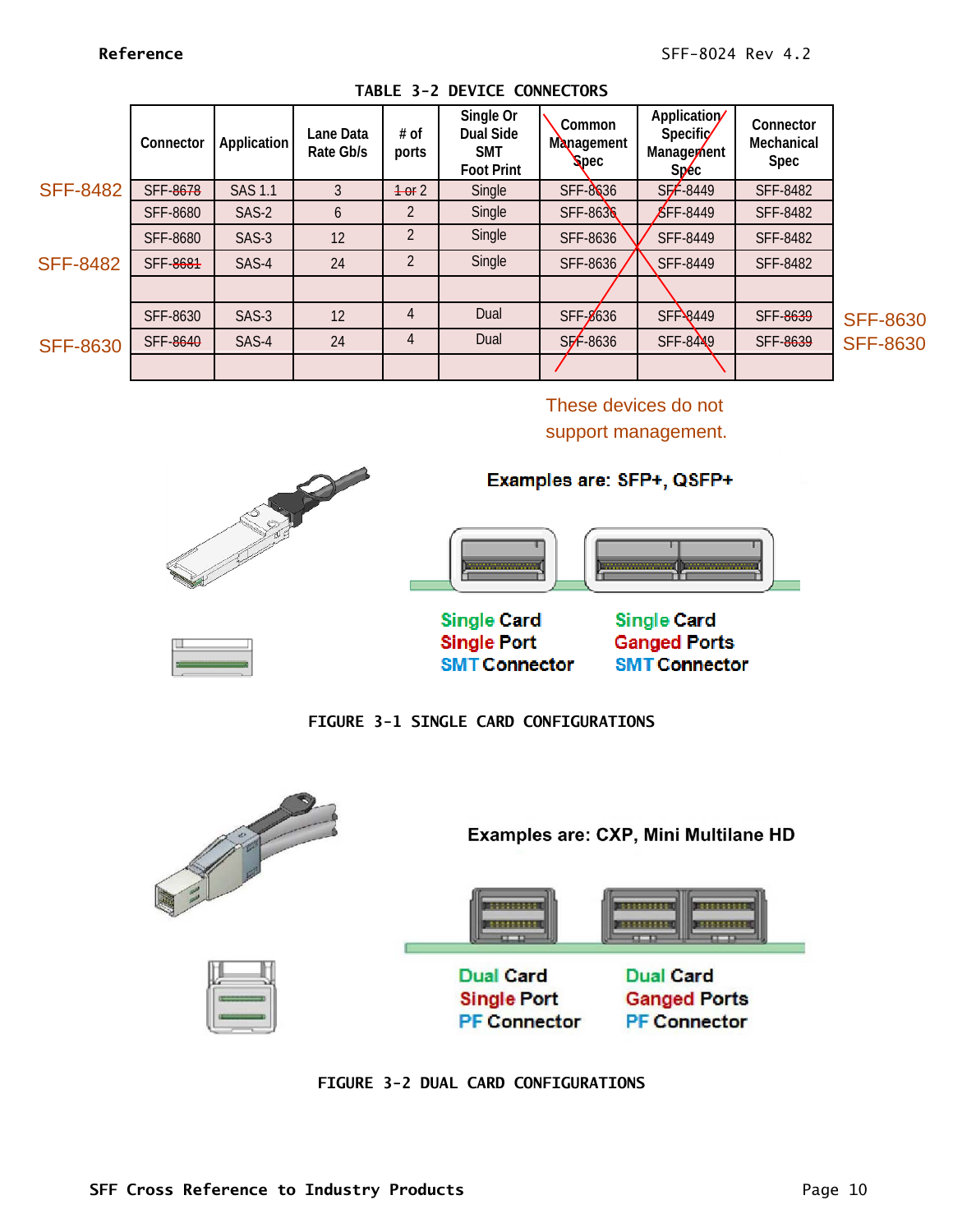SFF-8635 QSFP+ 10 Gb/s 4X Pluggable Transceiver Solution (QSFP10) SFF-8665 QSFP+ 28 Gb/s 4X Pluggable Transceiver Solution (QSFP28) SFF-8685 QSFP+ 14 Gb/s 4X Pluggable Transceiver Solution (QSFP14)



### SFF-8636 Management Interface (common to all 3 specs)

SFF-8661 QSFP+ Module/Plug Form-factor (common to all 3 specs)

### SFF-8682 10G QSFP+ Connector

- same component as what is in the original MSA and the current SFF-8436 all-in-one spec
- picked up in the restructured SFF-8436 and in the SFF-8685 14G QSFP+ spec

### SFF-8683 10G QSFP+ Cage

- same component as what is in the original MSA and the current SFF-8436 all-in-one spec
- picked up in the restructured SFF-8436 and in the SFF-8685 14G QSFP+ spec

## SFF-8679 Base Electrical Spec

(common to all 3 specs)

- collected all that remained after the management, Plug FF, connector and cage were removed from the original MSA/SFF-8436 all-in-one spec

SFF-8662 28G QSFP+ Connector

SFF-8672 28G QSFP+ Connector

SFF-8663 28G QSFP+ Cage

<span id="page-10-0"></span>**FIGURE 3-3 EXAMPLE OF SFF-8436 QSFP+ RESTRUCTURING**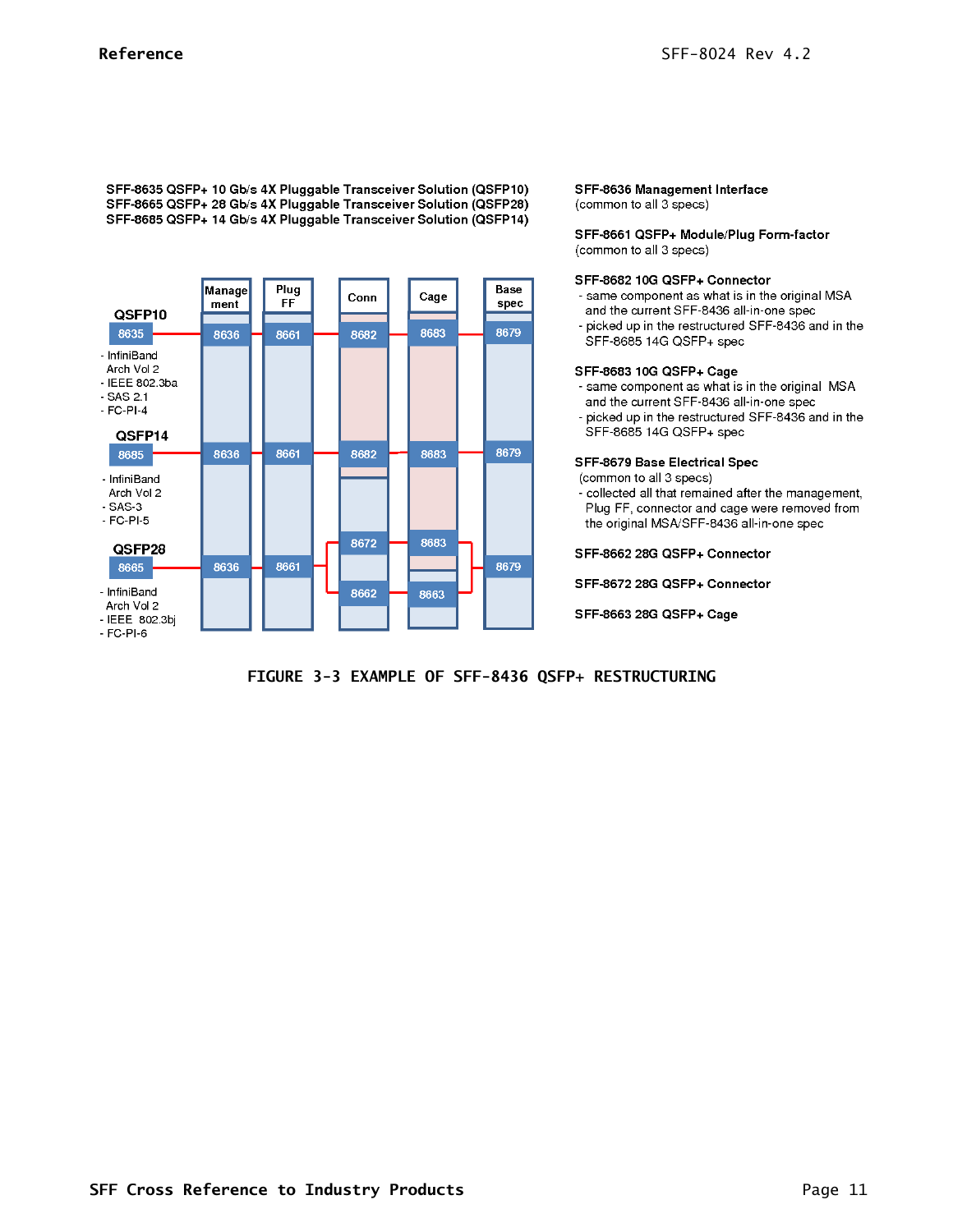## <span id="page-11-0"></span>**4 Transceiver or Cable Management**

Self-identifying information is provided by modules or cables that use the 2-wire interface as described in SFF-8436, SFF-8472 and SFF-8636.

The information will only be current if the developers of new modules and the standards incorporating new speeds and technologies request updates to the tables.

**The tables below are not static. They have been removed from the subject specifications to prevent multi-revisions with no new technical content.**

**Use the SFF-8063 Request Template to request an addition.**

**[ftp.seagate.com/sff/SFF-8063.PDF](ftp://ftp.seagate.com/sff/SFF-8063.PDF)**

The tables below are referenced by the using specifications because either the content is common, or the contents are regularly updated. Maintaining the tables in SFF-8024 avoids having to revise specifications for non-technical changes. The registers for each table are:

| Table 4-1 Identifier Values                       |
|---------------------------------------------------|
| SFF-8472 AOh, Byte O                              |
| SFF-8636 Page 00h Byte 0 and Page 00h Byte 128    |
| Table 4-2 Encoding Values                         |
| SFF-8436 Page 00h Byte 139                        |
| SFF-8472 A0h Byte 11                              |
| SFF-8636 Page 00h Byte 139                        |
| Table 4-3 Connector Types                         |
| SFF-8436 Page 00h Byte 130                        |
| SFF-8472 A0h Byte 2                               |
| SFF-8636 Page 00h Byte 130                        |
| Table 4-4 Extended Specification Compliance Codes |
| SFF-8472 A0h Byte 36                              |
| SFF-8636 Page 00h Byte 192                        |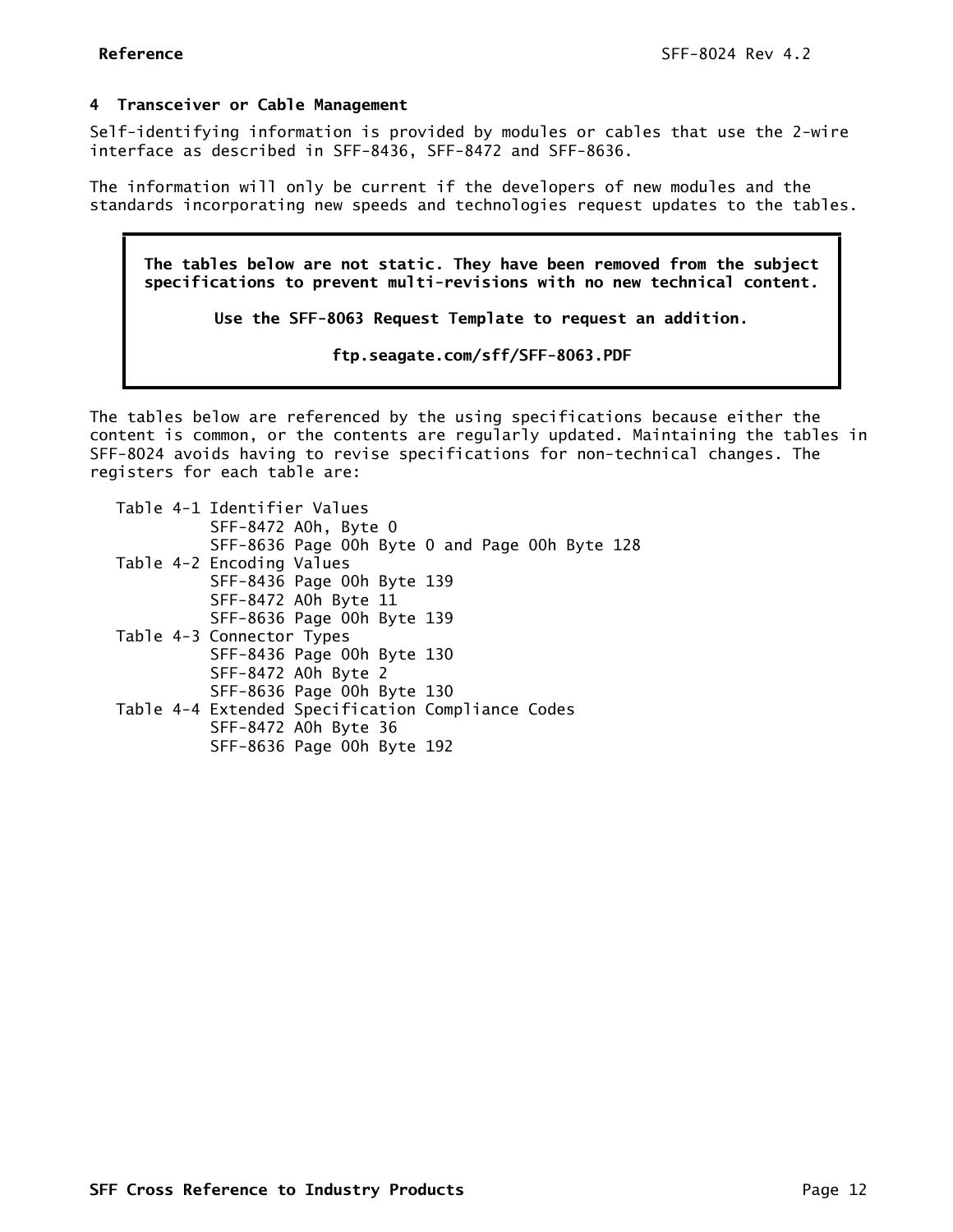# <span id="page-12-0"></span>**4.1 Transceiver References**

The Identifier Value assigned to the physical device is essential to interpreting the contents of the memory map.

<span id="page-12-1"></span>

| Value                                                            | Description of Physical Device                                              |  |  |  |  |  |
|------------------------------------------------------------------|-----------------------------------------------------------------------------|--|--|--|--|--|
| 00h                                                              | Unknown or unspecified                                                      |  |  |  |  |  |
| 01h                                                              | <b>GBIC</b>                                                                 |  |  |  |  |  |
| 02h                                                              | Module/connector soldered to motherboard (using SFF-8472)                   |  |  |  |  |  |
| 03h                                                              | SFP/SFP+/SFP28                                                              |  |  |  |  |  |
| 04h                                                              | 300 pin XBI                                                                 |  |  |  |  |  |
| 05h                                                              | <b>XENPAK</b>                                                               |  |  |  |  |  |
| 06h                                                              | <b>XFP</b>                                                                  |  |  |  |  |  |
| 07h                                                              | <b>XFF</b>                                                                  |  |  |  |  |  |
| 08h                                                              | $XFP-E$                                                                     |  |  |  |  |  |
| 09h                                                              | <b>XPAK</b>                                                                 |  |  |  |  |  |
| 0Ah                                                              | X <sub>2</sub>                                                              |  |  |  |  |  |
| 0Bh                                                              | DWDM-SFP/SFP+ (not using SFF-8472)                                          |  |  |  |  |  |
| 0Ch                                                              | QSFP (INF-8438)                                                             |  |  |  |  |  |
| 0 <sub>Dh</sub>                                                  | QSFP+ or later (SFF-8436, SFF-8635, SFF-8665, SFF-8685 et al) *1            |  |  |  |  |  |
| 0Eh                                                              | CXP or later                                                                |  |  |  |  |  |
| 0Fh                                                              | Shielded Mini Multilane HD 4X                                               |  |  |  |  |  |
| 10h                                                              | Shielded Mini Multilane HD 8X                                               |  |  |  |  |  |
| 11h                                                              | QSFP28 or later (SFF-8665 et al) *2                                         |  |  |  |  |  |
| 12h                                                              | CXP2 (aka CXP28) or later                                                   |  |  |  |  |  |
| 13h                                                              | CDFP (Style 1/Style2)                                                       |  |  |  |  |  |
| 14h                                                              | Shielded Mini Multilane HD 4X Fanout Cable                                  |  |  |  |  |  |
| 15h                                                              | Shielded Mini Multilane HD 8X Fanout Cable                                  |  |  |  |  |  |
| 16h                                                              | CDFP (Style 3)                                                              |  |  |  |  |  |
| 17h                                                              | microQSFP                                                                   |  |  |  |  |  |
| 18h                                                              | QSFP-DD Double Density 8X Pluggable Transceiver (INF-8628)                  |  |  |  |  |  |
| 19h                                                              |                                                                             |  |  |  |  |  |
| 1Ah                                                              |                                                                             |  |  |  |  |  |
| 1Bh                                                              |                                                                             |  |  |  |  |  |
| 1Ch                                                              |                                                                             |  |  |  |  |  |
| 1Dh                                                              |                                                                             |  |  |  |  |  |
| 1Eh                                                              |                                                                             |  |  |  |  |  |
| 1FH                                                              |                                                                             |  |  |  |  |  |
| 20h                                                              |                                                                             |  |  |  |  |  |
| $-7Fh$                                                           | Reserved                                                                    |  |  |  |  |  |
| 80-FFh                                                           | Vendor Specific                                                             |  |  |  |  |  |
|                                                                  | *1 ODh is the preferred coding, it supports multi-speed implementations and |  |  |  |  |  |
| provides backward compatibility                                  |                                                                             |  |  |  |  |  |
| *2 11h may prevent the use of new 25G-class modules on old hosts |                                                                             |  |  |  |  |  |

**TABLE 4-1 IDENTIFIER VALUES** 

NOTE: The Identifier Values assigned by the CFP MSA overlap with the above, and this should not be an issue because CFP does not use I2C for the management protocol, it uses MDIO. Software which bases actions on Identifier Values needs to recognize that synonyms exist and qualify the values by the management protocol.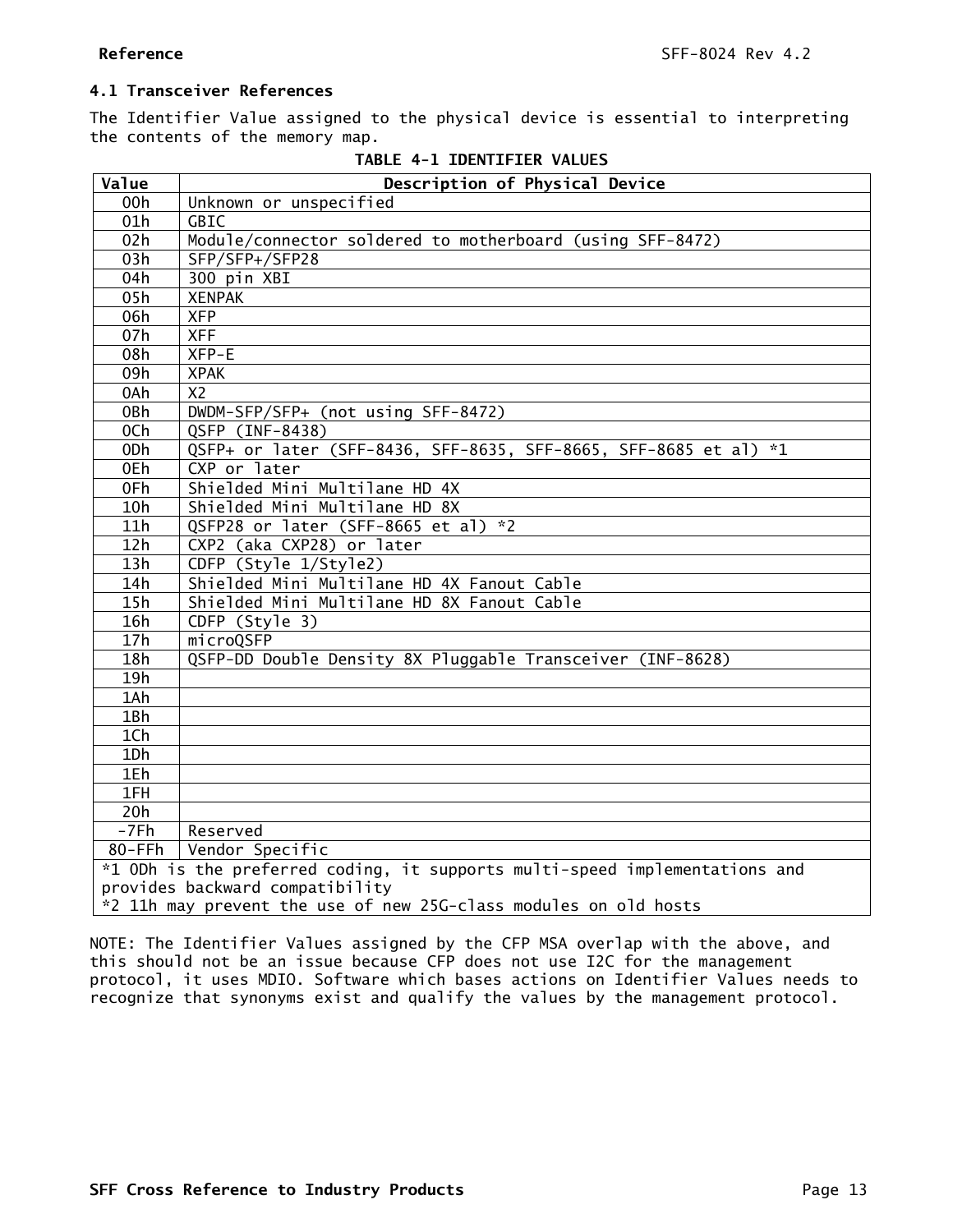# <span id="page-13-0"></span>**4.2 Encoding References**

The values established by SFF-8436 and SFF-8636 are similar but not identical to those assigned by SFF-8472. Maintaining a single reference will prevent further divergence.

<span id="page-13-2"></span>

| Description of Encoding mechanism                                    |      | <b>Modules</b> |      |  |  |
|----------------------------------------------------------------------|------|----------------|------|--|--|
|                                                                      | 8472 | Common         | 8x36 |  |  |
| Unspecified                                                          |      | 00h            |      |  |  |
| 8B/10B                                                               |      | 01h            |      |  |  |
| 4B/5B                                                                |      | 02h            |      |  |  |
| NRZ                                                                  |      | 03h            |      |  |  |
| Manchester                                                           | 04h  |                | 06h  |  |  |
| SONET Scrambled                                                      | 05h  |                | 04h  |  |  |
| 64B/66B                                                              | 06h  |                | 05h  |  |  |
| 256B/257B (transcoded FEC-enabled data)                              |      | 07h            |      |  |  |
| PAM4                                                                 |      | 08h            |      |  |  |
| Reserved                                                             |      | -FFh           |      |  |  |
| Note: For devices supporting multiple encoding types, the primary    |      |                |      |  |  |
| product application dictates the value chosen e.g. for Fibre Channel |      |                |      |  |  |
| 16G/8G/4G or Ethernet 10G/1G, the value of 64B/66B should be chosen. |      |                |      |  |  |

# <span id="page-13-1"></span>**4.3 Connector References**

<span id="page-13-3"></span>The Connector Types are common between SFF-8436, SFF-8472 and SFF-8636. Maintaining a single reference will prevent divergence.

| TABLE 4-3 CONNECTOR TYPES |  |
|---------------------------|--|
|---------------------------|--|

| Value                              | Description of Media Connector                                |
|------------------------------------|---------------------------------------------------------------|
| 00h                                | Unknown or unspecified                                        |
| 01h                                | SC (Subscriber Connector)                                     |
| 02h                                | Fibre Channel Style 1 copper connector                        |
| 03h                                | Fibre Channel Style 2 copper connector                        |
| 04h                                | BNC/TNC (Bayonet/Threaded Neill-Concelman)                    |
| 05h                                | Fibre Channel coax headers                                    |
| 06h                                | Fiber Jack                                                    |
| 07h                                | LC (Lucent Connector)                                         |
| 08h                                | MT-RJ (Mechanical Transfer - Registered Jack)                 |
| 09h                                | MU (Multiple Optical)                                         |
| 0Ah                                | SG                                                            |
| 0Bh                                | Optical Pigtail                                               |
| 0Ch                                | MPO 1x12 (Multifiber Parallel Optic)                          |
| 0Dh                                | MPO 2x16                                                      |
| -1Fh                               | Reserved                                                      |
| 20h                                | HSSDC II (High Speed Serial Data Connector)                   |
| 21h                                | Copper pigtail                                                |
| 22h                                | RJ45 (Registered Jack)                                        |
| 23h                                | No separable connector                                        |
| 24h                                | <b>MXC 2x16</b>                                               |
| -7Fh                               | Reserved                                                      |
|                                    | 80h-FFh   Vendor specific                                     |
|                                    | Note: 01h to 05h are not SFP-compatible, and are included for |
| compatibility with GBIC standards. |                                                               |